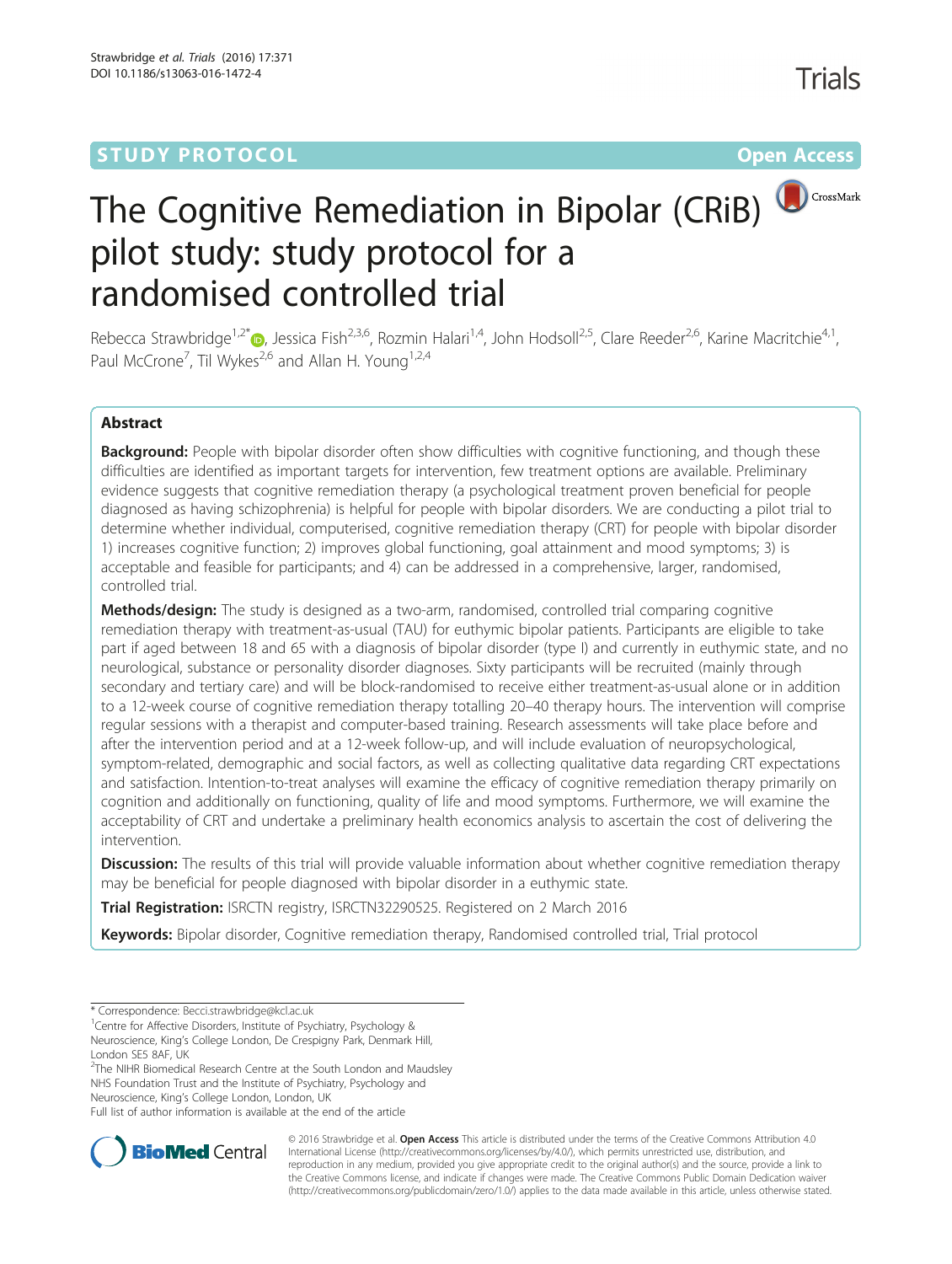# Background

Bipolar disorder is one the most disabling health-related conditions, contributing at least 2 % to the total disability adjusted life-years of non-communicable diseases worldwide in 2005 [[1\]](#page-8-0). It typically first occurs at the beginning of adult life, when life-long relationship and occupational trajectories are established, potentially causing serious and long-lasting social and functional impairment. The cost to society is also considerable, both in terms of the lost productivity of individuals and in the direct costs related to provision of health care [[2\]](#page-8-0). The provision of secondary preventative treatment would reduce the personal burden of the illness, and fewer future hospitalisations would provide a significant cost saving to health services. While research indicates that overall individuals with psychiatric diagnoses show better recovery when pharmacological and psychological treatments are provided concomitantly [[3\]](#page-8-0), further research is required to develop and investigate useful psychological interventions that are cost-effective and could be provided routinely in health services for bipolar disorder.

One potential target for therapy is cognition: bipolar disorder is associated with widespread cognitive deficits (perhaps most notably in executive function) that can persist even during periods of recovery and are associated with poorer levels of functioning [[4\]](#page-8-0). Findings are consistent with a pattern of cognitive deterioration as the number and severity of the episodes increase, and cognitive impairment is a factor that may predict increased recurrence of episodes [[5\]](#page-8-0). Therefore, an improvement in cognition might enhance not only shortterm function and quality of life (possibly facilitated by meta-cognition) but potentially also the overall course of illness. This pattern of findings in bipolar disorder is similar to schizophrenia, for which a new psychological treatment targeting cognition has shown promising results: cognitive remediation therapy (CRT). CRT aims to target fundamental cognitive processes, including attention and memory, but also executive functioning which requires the combination of basic cognitions and metacognitive skills to aid the transfer into everyday practice of improved cognition to enhance quality of life [[6](#page-8-0)]. In people with diagnoses of schizophrenia, CRT has demonstrated improvements in the realms of cognitive, work and social functioning, quality of life and severity of symptoms experienced [\[7](#page-8-0)–[9](#page-8-0)].

In mood disorders, a meta-analysis of CRT trials including patients with various affective disorders has demonstrated a beneficial effect of CRT on cognitive performance [\[10](#page-8-0)], although no trials included a purely bipolar sample. More recently, a pilot trial using a functional targeted therapy that included cognitive remediation identified benefits to the quality of life for people with bipolar disorder [[11, 12\]](#page-8-0).

CIRCuiTs is a partly computerised CRT intervention, developed from a paper-and-pencil version of the therapy and building upon the existing CRT literature. Using the program, clients are taught cognitive strategies to help them improve their thinking skills (e.g. memory, concentration and planning), and the therapist facilitates reflection around how these strategies can be applied to meet their everyday goals (e.g. shopping, looking for work) including the application of metacognitive strategies. CIRCuiTs has demonstrated high levels of acceptability, usability and comprehensibility to participants, with high levels of satisfaction with the experience reported [[13](#page-8-0)].

We anticipate that this intervention may facilitate optimisation of the management of bipolar disorder through improvements in cognitive functioning in combination with the development of metacognitive skills and elements focusing on transfer to everyday life. As such, a pilot randomised trial is being conducted to investigate whether a cost-effective but intensive cognitive remediation therapy (CIRCuiTs) is a viable treatment for bipolar disorder.

# **Objectives**

The overarching aim of this trial is to determine whether CRT can serve as a new, evidence-based treatment for bipolar disorder. In order to achieve this, the following research questions are being investigated as primary objectives, as they are all fundamental pre-requisites of future examination of CRT for bipolar disorder:

- 1) Does CRT improve overall cognition (specifically learning, verbal and working memory, intellectual functioning, attention and executive functions)?
- 2) Does CRT provide further, specific benefits to participants (i.e. everyday functioning, mood symptoms and achievement of self-defined goals)?
- 3) Do people with bipolar disorder feel that CRT is beneficial and acceptable?
- 4) Can sufficient patients be recruited to conduct a larger, more comprehensive RCT?

Potential moderators or mediators for the benefits of CRT will additionally be explored on a secondary basis.

# Methods/design

The study is being conducted in accordance with CON-SORT and SPIRIT guidelines. The CRiB study was approved by City Road & Hampstead NHS Research Ethics Committee on 16/10/2015 (reference 15/LO/1557).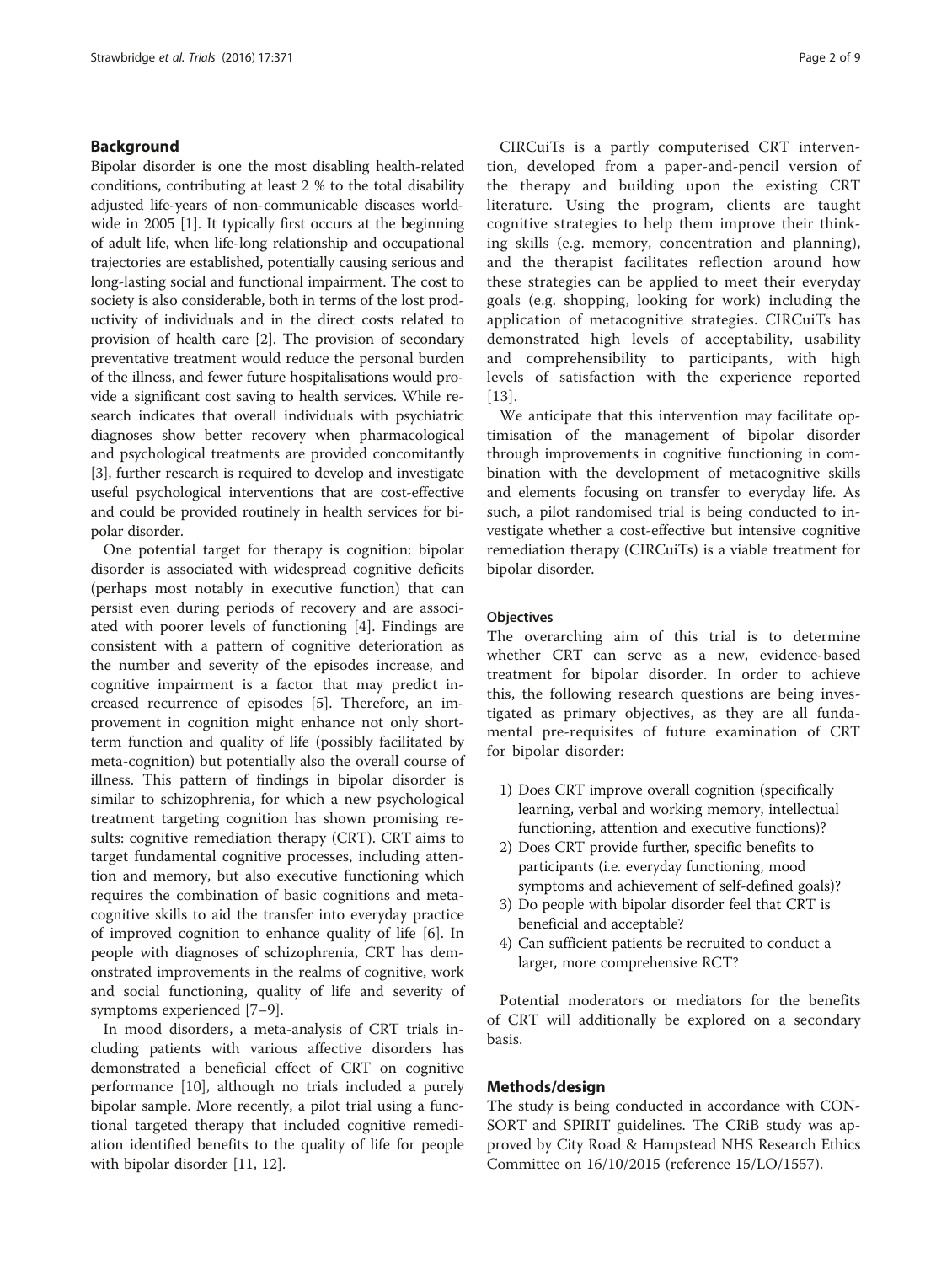# Trial design

See Fig. 1 for the study flow chart. This is a pilot and feasibility randomised controlled trial, which comprises a 12-week intervention period followed by a 12-week follow-up period. Randomisation will ensure a 1:1 allocation ratio of participants to either Cognitive Remediation Therapy (CRT) in addition to Treatment-As-Usual  $(n = 30)$  or TAU alone  $(n = 30)$ for the intervention period. Measures will assess the outcomes before (baseline; week 0), after (week 13) the intervention period, and after the follow-up period (week 25). Two self-report symptom measures of depression and mania will be completed by all

participants at weeks 1, 4, 8 and 12 during the intervention period to monitor wellbeing.

#### Setting

The study will take place in one of two clinical academic settings in South London: The Clinical Research Facility (CRF), King's College Hospital, or the OPTIMA mood disorders clinic, Lambeth Hospital, both South London and Maudsley NHS Foundation Trust (SLaM; London, UK). Both are quiet and private spaces that the participant can select from at their convenience but for each participant will be consistent between all assessment sessions.



follow-up and finally analyses of their data stages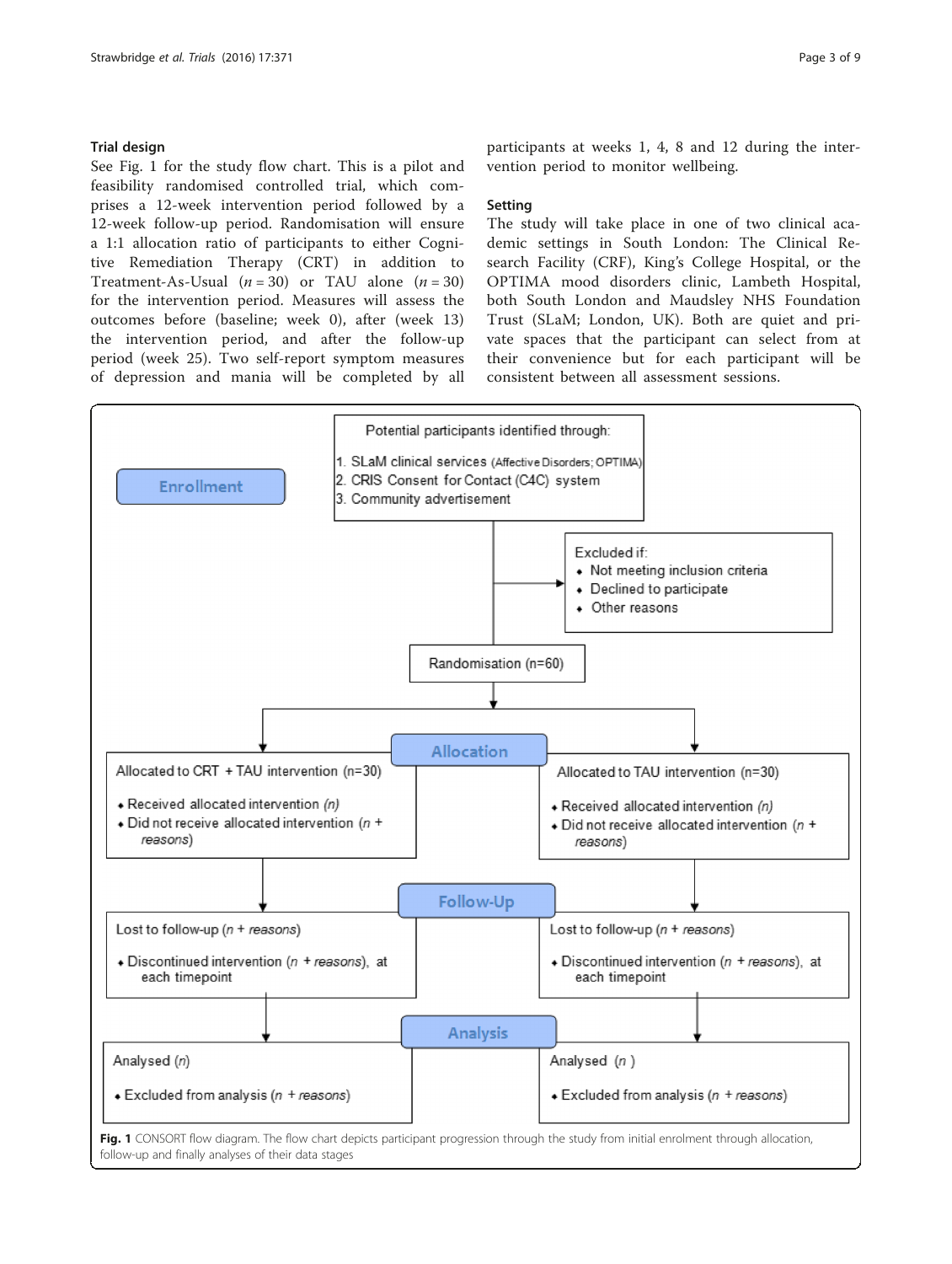# Participants

Thirty participants will be assigned to the intervention arm (CRT with TAU) and 30 to the control arm (TAU alone); this sample size is recommended for pilot trials [[14](#page-8-0)] to estimate efficacy by corroborating effect sizes for cognitive and functional outcomes. We anticipate recruiting approximately half of the sample from secondary/tertiary care and half from the community (approximately 15 from each recruitment strand per group). Community recruitment will comprise public advertisements using methods that have previously been successful [[15](#page-8-0)]. Participants will be recruited if fully informed and willing to participate and if they meet the following inclusion criteria: aged 18–65, have a confirmed DSM-V diagnosis of bipolar I disorder (using the Mini International Neuropsychiatric Interview [[16](#page-8-0)]), and be in a euthymic state at two time points 1 week apart, defined by scores of < 8 on the Hamilton Rating Scale for Depression and Young Mania Rating Scale (standardised cut-off scores for euthymia [[17](#page-8-0)] on both occasions. No constraints exist based on sex or prior treatment, but fluency in English and the ability to use a computer are required (assessed verbally). Furthermore, we will exclude potential participants if they have evidence of a substantial neurological, neurodegenerative, substance-use or current diagnosis of personality disorder (assessed using standardised measures). Both women who are pre- and post-menopausal will be included; menopausal status and current phase of menstrual cycle at each assessment time point will be reported verbally and recorded. This will also be controlled for in analyses due to reliable findings of cognitive variations across the menstrual cycle [\[18\]](#page-8-0).

Participants will be selected from services within South London and Maudsley NHS Trust (the national Affective Disorders Service and the OPTIMA Mood Disorders Programme), by identification of potentially eligible individuals through the Consent for Contact (C4C) SLaM initiative [[19\]](#page-8-0), which allows approved researchers access to a computerised retrieval system to rapidly screen limited, relevant case notes of consenting service users and by community advertisements and a research webpage.

#### Procedures

# Pre-inclusion

Following provision of study information and verbal consent for screening, the initial screening interview (Screen A) will involve questions about demographics (age, received diagnoses), a diagnostic assessment and researcher-rated and self-report measures of depressive and manic symptoms. If not excluded so far, a second screening (Screen B) will take place 1 week later to validate stable asymptomatic state. Prior to inclusion, bipolar disorder diagnoses will be validated by a practising psychiatrist from the study team, by verbally discussing the scoring of the MINI assessment with the assessor and requesting further information if required).

# Randomisation

Following fully informed written consent, participants will be randomised to one of the two treatment arms (TAU or TAU + CRT). Randomisation is facilitated by the King's College Clinical Trials Unit independent webbased system [[20\]](#page-8-0), holding the details needed for randomisation (treatment program, date of birth, and unique identity number). Trial participants will be randomised between the two parallel groups in a 1:1 allocation (30 participants per treatment group). A stratified block randomisation will allocate participants to treatment groups, with an equal number of participants in each stratification group (intensive-secondary or tertiary care; standard secondary care) using an initial random allocation sequence (n cases). All randomisation details will be locked following treatment allocation. The lead researcher (RS) will not be blinded to treatment allocation but the researcher conducting research assessments and trial statistician will be blind.

#### Treatment as usual

All 60 participants will continue receiving treatment as usual; the study does not affect concomitant interventions in any way. However, we will measure service use, so all current treatments for all patients are recorded. TAU is not expected to affect the outcome measures or systematically differ between participants, but intensity of current treatments is stratified between intervention arms.

#### CRT intervention

CRT will be delivered over the course of a 12-week period, flexibly utilising a combination of formats (i.e., face-to-face, telephone, drop-in sessions and individual practice), amounting to approximately 30–40 hours of CRT. Face-to-face sessions (up to 1 hour long) will be held at least once per week, but participants will be encouraged to attend up to three sessions per week if feasible; an alternative arrangement of twice-weekly telephone sessions (in addition to one face-to-face session) will be offered. Additionally, all individuals will be provided unlimited access to use the program in their own time, for practising independently as they wish, with an option to receive reminder text-messages that can be sent to participants up to twice per week. This intervention aims are tailored to individual needs, using a format beneficial for themselves specifically. Where possible, and only with the participants' agreement at each session, therapy meetings will be video-recorded or auditory-only recorded; this will assist with ensuring therapist fidelity and optimising the intervention for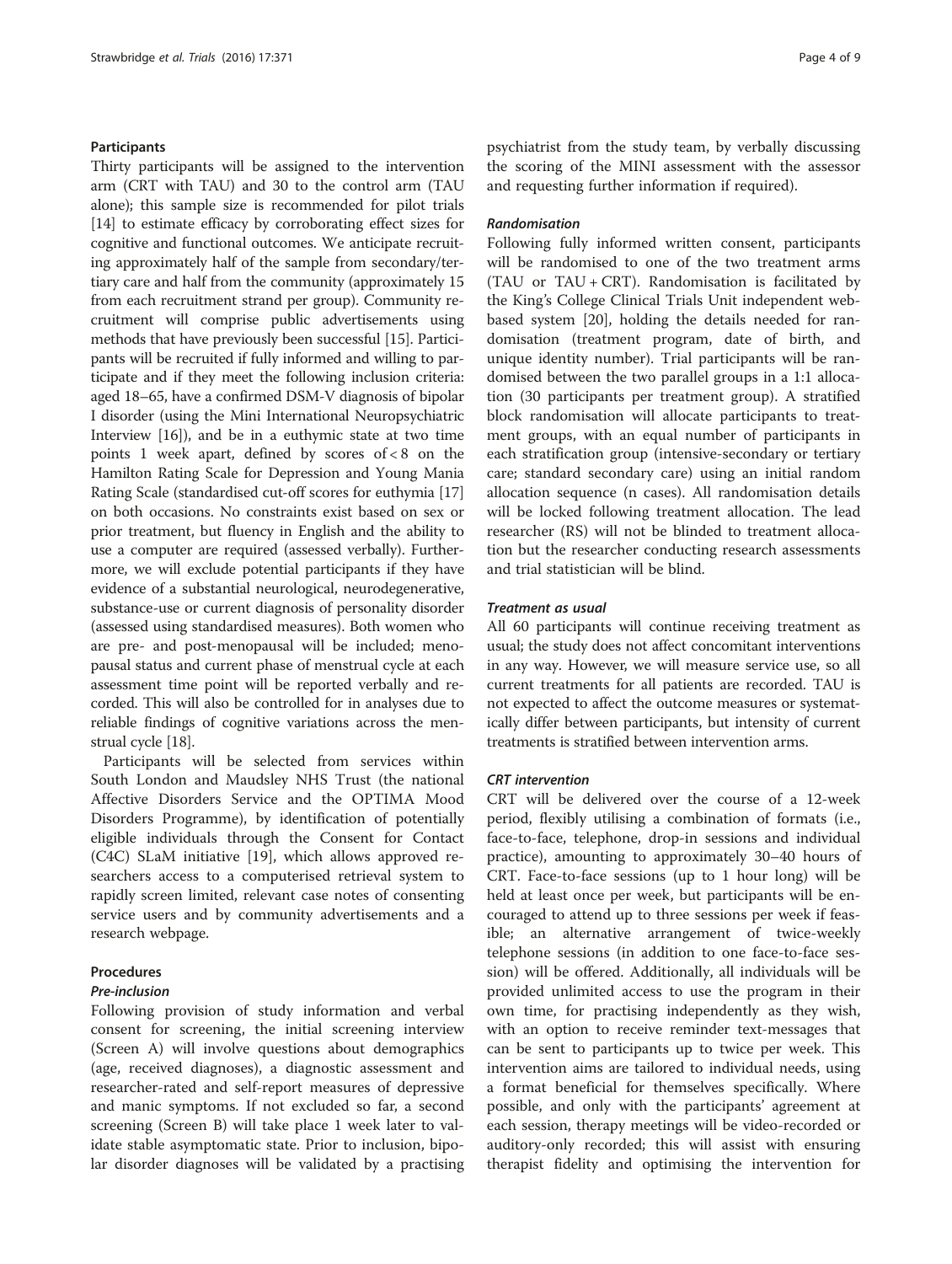future use. CRT is considered a safe therapy, unlikely to have an impact on risky behaviours, and the participants should not be experiencing symptoms during the trial. Though we perceive this not to be a high-risk study, the participants are considered a vulnerable population, and a small risk exists that they will not engage positively with, or more importantly, will have a negative emotional reaction to the intervention (e.g. frustration may be experienced upon failure to complete a particular task). Despite existing evidence indicating that people find CRT helpful and acceptable, we will ensure that CRT therapists are comprehensively trained and prepared to manage such situations (using supportive and solution-focused approaches). Effort will be put into avoiding such circumstances by following standardised protocols which researchers will be trained in for adverse situations. We emphasise that the intervention is delivered using positive methods and has reliably elicited positive feedback from patients during previous trials. CRT therapists will be psychologists (to post-graduatelevel study at minimum), who have received specific training from experts in the intervention, on CRT and the CIRCuiTs program specifically. They receive ongoing supervision from experienced CRT practitioners. Processes are in place to deal with any safety issues that include ongoing participant monitoring throughout the intervention period; completion of self-report symptom measures on a monthly basis, and prompts from a researcher to safeguard completion and scoring. In any instances where scores exceed the standardised cut-offs for depression or mania, individuals will receive a call from a researcher (or a therapist if concerns persist). If necessary, a therapist or clinician and participants will discuss and agree whether there is a need for trial withdrawal. Additional concerns about safety and wellbeing will be conveyed to the participant's contact healthcare professional. A copy of the consent form alongside a letter of notification and information sheet is sent to nominated healthcare professional for all participants. Trial participation (and whether CRT is being undertaken) is to be recorded on patient's health records as the trial affects clinical care and may be important for treatmentrelated decisions. A data management plan (in adherence with the Research Governance Framework) has been developed to ensure protocols for quality assured monitoring and safety are maintained during the trial. Data monitoring support is also accessible through the trial steering committee and trial specific working manual.

#### Measures

See Table [1](#page-5-0) for a summary of study measures at each time point.

#### Primary outcomes

The putative primary outcome measure is the digit symbol coding test from the Wechsler Adult Intelligence Scales 4th Edition (WAIS [\[21\]](#page-8-0), akin to the digit symbolsubstitution test (DSST)), measured at baseline (week 0), at post-intervention (week 13) and follow-up assessments (week 25). This was selected as the measure which has been identified widely as sensitive to change and representative of cognition, measuring domains including but not limited to visuospatial processing, attention control and switching, associative learning, executive control and short-term memory [\[22, 23\]](#page-8-0).

Also measured at Weeks 0, 13 and 25, the remaining cognitive outcomes assess: current IQ performance, measured in the WASI-II test (two-subtest version of the Wechsler Abbreviated Scale of Intelligence 2nd Edition [\[24\]](#page-8-0); verbal memory assessed in the verbal paired associates I and II tasks from the Wechsler Memory Scales 4th Edition [\[25](#page-8-0)] (WMS); digital memory and reasoning measured in the digit span and symbol search tasks from the WAIS (Wechsler Adult Intelligence Scales 4th Edition [\[21](#page-8-0)]); verbal fluency assessed in the Delis-Kaplan Executive Function System (DKEFS [\[26\]](#page-8-0)); executive function, from the Hotel test of planning and multi-tasking abilities [\[27\]](#page-8-0) revised version (personal communication JF, Dr Tom Manly). A composite score (comprising all of the above cognitive outcomes) of cognition will also be calculated for feasibility and the acceptability of the intervention (measured using numbers completing CRT and number of hours undertaken) is also a primary outcome, assessing objective 3. Perceived cognitive impairments are evaluated using the Perceived Deficits Questionnaire (PDQ [\[28\]](#page-8-0)) at weeks 0, 13 and 25.

In addition, at the three main assessment time points (weeks 0, 13 and 25), the additional outcomes are measured: The Functional Assessment Short Test (FAST [[29\]](#page-8-0)) calculates everyday functioning; the Goal Attainment Scale (GAS), a personalised measure of goal attainment [[30\]](#page-8-0); and experiences of alexithymia (assessed using the Toronto Alexithymia Scale; TAS-20 [\[31](#page-8-0)]. Researcher-rated severity of depressive (Hamilton Rating Scale for Depression; HAMD [\[32\]](#page-8-0)) and manic (Young Mania Rating Scale; YMRS [\[33](#page-8-0)]) symptoms are conducted to establish euthymia at screening (both A and B) and at the three assessment time points (weeks 0, 13 and 25). Subjective symptom assessments are additionally conducted at all study time points (0, 1, 4, 8, 12, 13 and 25 weeks) using the Inventory of Depressive Symptoms (IDS [[34\]](#page-8-0)) and Altman Self-Rated Mania (ASRM [[35\]](#page-8-0)) scales.

Before (week 0) and after the intervention (week 13), qualitative questionnaires will measure the feasibility and satisfaction with Cognitive Remediation Therapy [\[36](#page-8-0)].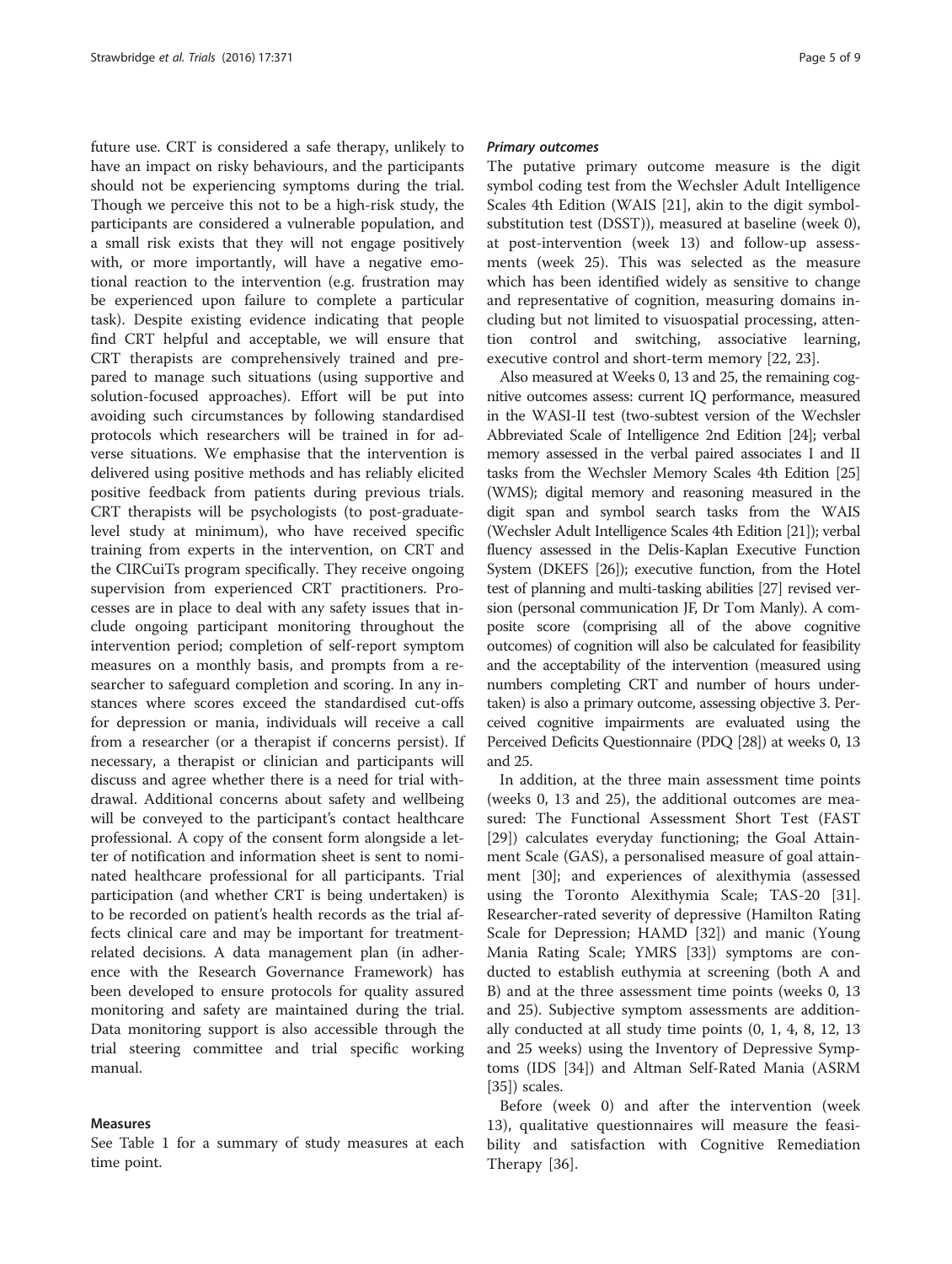<span id="page-5-0"></span>Table 1 Study measures and time points

| Concept           | Measure                                                                 | Screen<br>A | Screen<br>B | Week<br>$\Omega$ | Week        | Week<br>$\overline{4}$    | Week<br>8   | Week<br>12 | Week<br>13 | Week<br>25 |
|-------------------|-------------------------------------------------------------------------|-------------|-------------|------------------|-------------|---------------------------|-------------|------------|------------|------------|
| Cognitive         | Wechsler Adult Intelligence Scale (WAIS)                                |             |             | $\times$         |             |                           |             |            | $\times$   | $\times$   |
|                   | Wechsler Abbreviated Scale of Intelligence (WASI)                       |             |             | Χ                |             |                           |             |            | Χ          | Χ          |
|                   | Wechsler Memory Scale (WMS)                                             |             |             | Χ                |             |                           |             |            | Χ          | Χ          |
|                   | Delis-Kaplan Executive Function System (DKEFS)                          |             |             | X                |             |                           |             |            | X          | $\times$   |
|                   | <b>Hotel Test</b>                                                       |             |             | Χ                |             |                           |             |            | X          | Χ          |
|                   | Test of Premorbid Functioning (TOPF)                                    |             |             | Χ                |             |                           |             |            |            |            |
|                   | Perceived Deficits Questionnaire (PDQ)                                  |             |             | Χ                |             |                           |             |            | Χ          | Χ          |
| Functional        | Functional Assessment Short Test (FAST)                                 |             |             | Χ                |             |                           |             |            | $\times$   | X          |
|                   | Goal-attainment Scale (GAS)                                             |             |             | Χ                |             |                           |             |            | $\times$   | Χ          |
| Mood-<br>related  | Toronto Alexithymia Scale (TAS-20)                                      |             |             | X                |             |                           |             |            | Χ          | X          |
|                   | Hamilton Rating Scale for Depression (HAMD)                             | X.          | X           | Χ                |             |                           |             |            | X          | X          |
|                   | Young Mania Rating Scale (YMRS)                                         | $\times$    | X           | X                |             |                           |             |            | $\times$   | $\times$   |
|                   | Inventory of Depressive Symptomatology (IDS)                            | X           | X           | X                | Χ           | Χ                         | X           | Χ          | Χ          | Χ          |
|                   | Altman Self-rating Mania scale (ASRM)                                   | $\times$    | Χ           | Χ                | $\mathsf X$ | $\boldsymbol{\mathsf{X}}$ | $\mathsf X$ | Χ          | Χ          | Χ          |
|                   | Hamilton Anxiety Rating Scale (HAM-A)                                   |             |             | Χ                |             |                           |             |            |            |            |
| Psycho-<br>social | Childhood Trauma Questionnaire (CTQ)                                    |             |             | Χ                |             |                           |             |            |            |            |
|                   | Structured Clinical Interview for DSM (axisll), BPD scale<br>(SCID-BPD) |             |             | Χ                |             |                           |             |            |            |            |
|                   | Standardised Assessment of Personality - Abbreviated<br>Scale (SAPAS)   |             |             | X                |             |                           |             |            |            |            |
|                   | Trait Self-description Inventory (TSDI) of personality                  |             |             | X                |             |                           |             |            |            |            |
| Other             | Qualitative questions                                                   |             |             | Χ                |             |                           |             |            | Χ          |            |
|                   | Client Service Receipt Inventory (CSRI)                                 |             | X           |                  |             |                           |             |            | $\times$   | $\times$   |
|                   | WHO quality of life measure (EQ-5D)                                     |             | X           |                  |             |                           |             |            | X          | $\times$   |
|                   | Mini Neuropsychiatric Interview (MINI)                                  | $\times$    |             |                  |             |                           |             |            |            |            |
|                   | Montreal Cognitive Assessment; (MoCA)                                   | X           |             |                  |             |                           |             |            |            |            |
|                   | Demographic information                                                 |             |             | Χ                |             |                           |             |            | Χ          | Χ          |

Week 0 = baseline assessment, Week 13 = post-intervention assessment, Week 25 = follow-up assessment

Extent of current health service-usage and healthrelated quality of life are assessed using an adapted version of the Client Service Receipt Inventory (CSRI [\[37](#page-8-0)]) and the EQ-5D measure [\[38](#page-8-0)]) respectively, at the second screening session (Screen B) and then after treatment (week 13) and follow-up (week 25). These measures are used also to calculate the estimated cost of providing CRT (alongside data recorded from CRT, e.g. number of therapist hours).

Attendance to face-to-face and telephone sessions, as well as amount of time spent individually practising CRT will be monitored; the CIRCuiTs program records extensive data regarding usage automatically.

#### Secondary outcomes

Approximate premorbid IQ is measured using the Test of Premorbid Function (TOPF [\[39\]](#page-8-0)) at baseline (week 0). Also at the baseline assessment only (week 0), anxiety levels are measured using the Hamilton Anxiety rating scale (HAM-A [[40\]](#page-8-0)), history of childhood trauma using the Childhood Trauma Questionnaire (CTQ [\[41](#page-8-0)]), personality disorder traits (using the SCID-BPD; Structured Clinical Interview for DSM-IV disorders, borderline scale [[42\]](#page-8-0) and SAPAS; the Standardised Assessment of Personality–Abbreviated Scale [\[43](#page-8-0)]) and general personality traits (assessed using the TDSI; The Trait Self-Description Inventory [[44](#page-8-0)]).

# Other measures

At Screen A, the diagnostic assessment includes the MINI (Mini International Neuropsychiatric Interview [[16\]](#page-8-0) structured assessment for common mental disorders; the bipolar disorder, substance use, and personality disorder sections to be completed first to determine eligibility, and the MoCA (Montreal Cognitive Assessment [[45\]](#page-8-0)) which screens for symptoms of dementia (for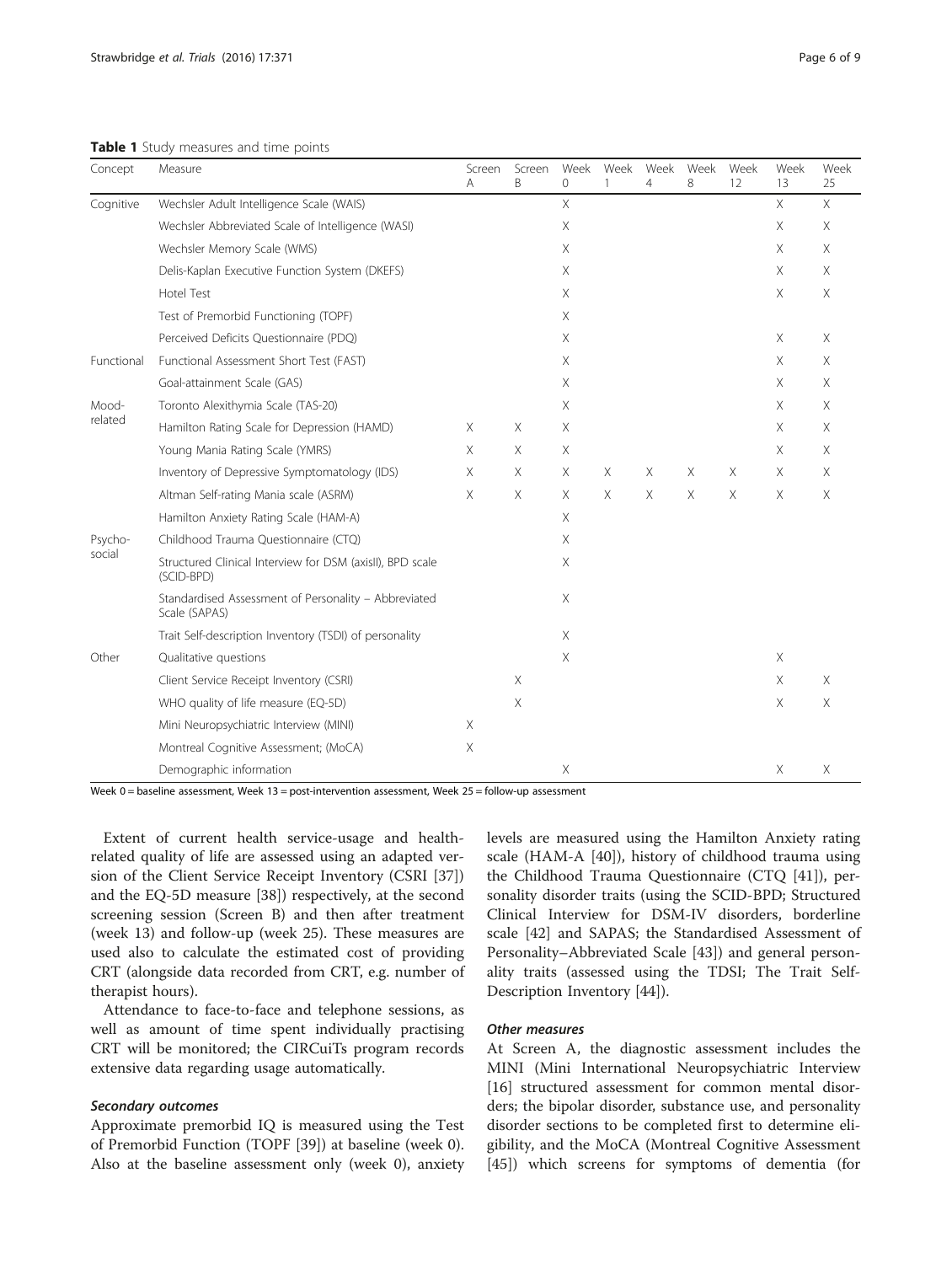inclusion total score must be below 26). Demographic information collected (at Screen A and week 0) includes data regarding age, employment, physical health and recent life events. All regular medications of each participant will be recorded and any changes in medication will be noted at the post-intervention and 12-week follow-up sessions. We will carefully monitor adverse events and patient safety at every time point (Weeks 0, 1, 4, 8, 12, 13 and 25), and any concerns in this regard will be promptly taken to the Lead PI and Steering Committee.

# **Statistics**

Analyses will be carried out by the trial statistician. The main purpose of the statistical analyses is to estimate trial and intervention feasibility parameters. Thus, we will use largely descriptive statistics with inferential statistics used to generate respective confidence intervals and effect sizes. The analyses can be split into three aims: 1) estimation of parameters that evaluate trial feasibility (recruitment rates, randomisation rates and attrition rates), to meet objective 4; 2) estimation of parameters that measure intervention feasibility (adherence, treatment fidelity and patient satisfaction) in accordance with objective 3; and 3) estimates of intervention effect sizes (mean differences and standard deviations) in terms of potential primary outcomes of future trials or variables that are targeted by the therapy (putative mediators of future treatment effects), addressing objectives 1 and 2. All statistical analyses will adopt the intention-to-treat (ITT) principle and will be conducted after data collection has been completed.

# Trial feasibility (objective 4) and intervention feasibility (objective 3) parameters

The analysis will firstly consist of descriptive statistics to assess the rate of consent of eligible patients, the acceptability of CRT to the patient population, treatment fidelity, deviations from study protocol and study retention. Participant demographic and clinical characteristics will also be summarised at baseline. Patterns of missing data or nonattendance will be described for the outcome at measurement time-points and according to therapy session, along with reasons for drop-out. As appropriate, the statistics derived will be means and standard deviations or medians, minimum values, maximum values and interquartile range for continuous measures and proportions for ordinal or multinomial categorical measures and binary coded measures.

# Estimates for effect sizes for CRT versus TAU (objectives 1 and 2)

To assess improvement in cognitive and functioning domains, estimates of treatment effect sizes will be

obtained using linear mixed models. These analyses will provide the treatment effect estimate on each outcome at 13 and 25 weeks. The linear mixed model will contain post-treatment measures of the outcome at the two follow-up time points, i.e. 13 and 25 weeks as the dependent variables with fixed effects of trial arm, baseline measure of outcome, time and a time point by trial arm interaction to allow treatment effects to differ at 13 and 25 weeks. Baseline measures of the primary outcomes are included as they are potential predictors of future outcome and thus should help us to gain precision for effect estimates of interest. A random effect for participant will be entered in to the model to account for correlations between the two repeated measures per participant. In addition, to account for the correlation of level-1 residuals across time, an exchangeable residual covariance structure will be included in the model. We will also consider changes in cognitive variables as mediators of improvements in functional outcomes (FAST). The aim here is to derive an effect size and inferential statistics will not be reported.

With respect to missing data, linear mixed models will be estimated using maximum likelihood (ML). Such an approach provides valid inferences under the assumption that the missing data mechanism is ignorable (or missing at random, MAR). Here, this means that explanatory variables included in the model can predict missingness as can earlier observed values of the outcome. We will include baseline predictors of drop-out as explanatory variables in the linear mixed model to make the MAR assumption more realistic. However, given the small dataset the number of explanatory variables to be included will be necessarily small. Finally, Sensitivity analysis will be used to assess the robustness of the conclusions to missing outcome data in which missing values will be imputed according to various plausible scenarios, e.g. participants with missing data showing no improvement in cognitive outcomes.

#### Economic analyses

Service use measured with the Client Service Receipt Inventory will be combined with appropriate unit costs [[46\]](#page-8-0)). The costs of the intervention, which will be based on the resources required to deliver it (staff time and overheads) and activity levels, will be added to these. The EQ5D will be used to derive quality-adjusted life years. These will be combined with the costs and comparisons made between the two groups. Uncertainty will be addressed using cost-effectiveness planes derived though bootstrapped resamples.

# **Discussion**

CRT has the potential to increase cognitive function and for improvements to translate to quality of everyday life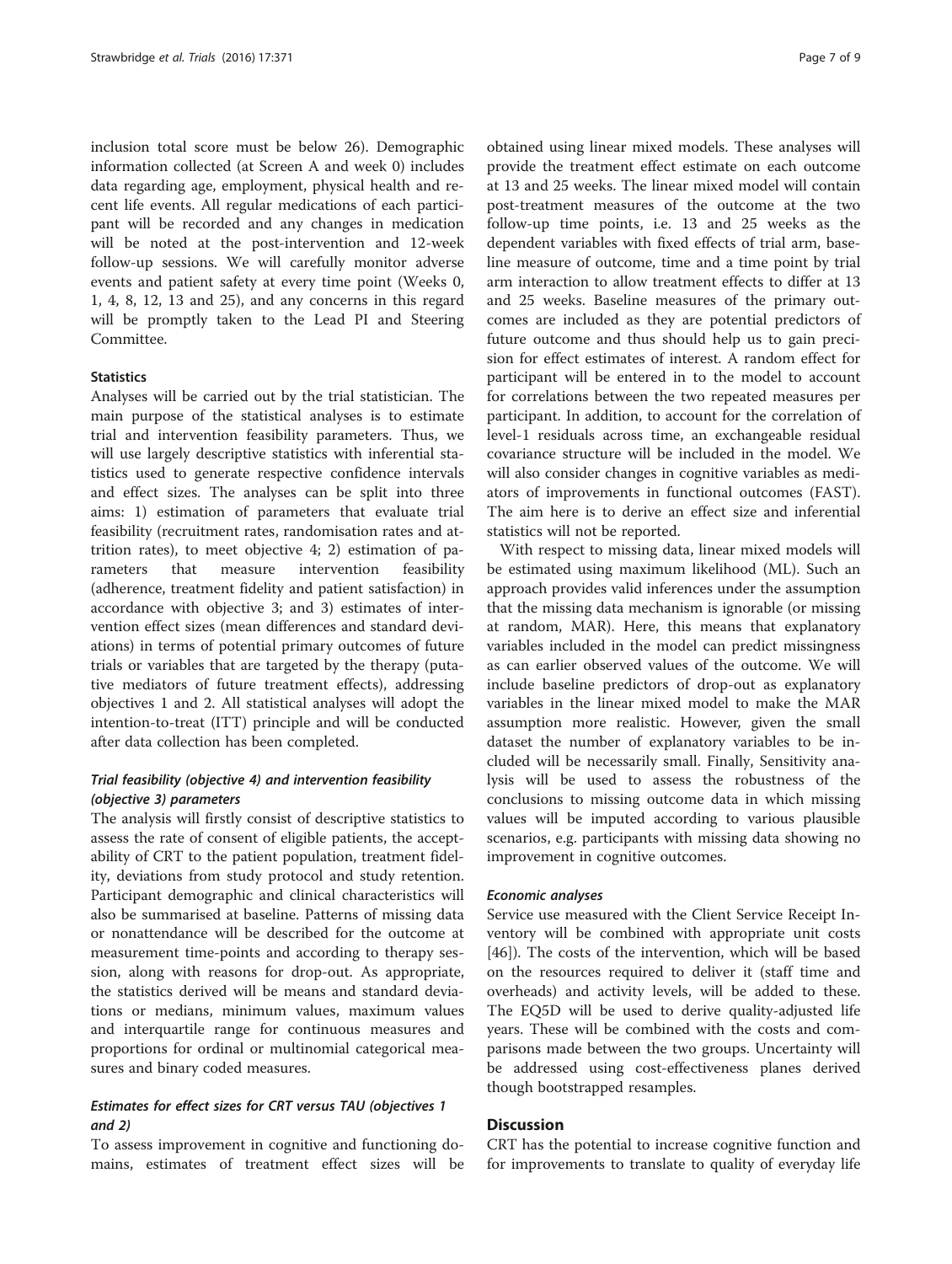and social and occupational functioning, as well as possibly to prevent the onset of mood symptoms. Our findings should indicate whether a partly computerised, 12 week course of cognitive remediation therapy can improve cognition above treatment-as-usual.

#### **Strengths**

This study has been designed and is being conducted in compliance with the principles of the Declaration of Helsinki (1996), the principles of Good Clinical Practice (GCP) and in accordance with all applicable regulatory requirements including but not limited to the Research Governance Framework and the Mental Capacity Act (2005). These actions will maximise validity, participant safety and scientific integrity as well as reduce bias. Additionally during the planning stages we sought review of the scientific quality of the study from a service user panel (NIHR/MHRN's FAST-R - Feasibility and Support to Timely recruitment for Research - service) and informally by experienced academics and clinicians prior to two stringent peer review processes for funding application. The study was judged to be well-designed by a strong team, and to be worthwhile in terms of putative future implications. Trial Steering Committee monitoring (which includes all study investigators, individuals independent from the study team and service user representatives), regular and experienced supervision for therapists, and ongoing support and training for those undertaking research assessments will ensure that quality is maximally maintained throughout the trial.

### Limitations

Participants will be recruited via a number of routes, and although this may increase the representativeness of people with bipolar type I disorder, it may also increase heterogeneity of our findings. The flexibility of the CRT intervention (in terms of different modes of provision and aspects focused on) may also increase heterogeneity. Due to participant burden and resources, we are not able to account for all potential confounders. In addition, as we are not excluding participants based on cognitive deficits, it is possible that some of our participants might have high functioning and therefore not show improvements with CRT (something important to be addressed in future studies). The sample size for this pilot trial is relatively small to detect differences of the domains being measured and provides a comparison of CRT with treatment as usual care alone. The results will inform a more comprehensive RCT comparing a CRT intervention with an active placebo condition, to establish the effects of CRT for a group of people diagnosed with bipolar disorder controlling for non-therapeutic but potentially important factors (e.g. cognitive task-specific improvements and time engagements).

This publication of our protocol aims to maximise reproducibility and transparency of this pilot trial, which is investigating the effects of CRT for people with bipolar disorder; our findings will indicate whether this accessible program provides benefits to this population over treatment-as-usual, which would represent a vital advance in psychological care for asymptomatic bipolar disorder.

#### Trial status

The trial is ongoing. Recruitment commenced in February 2016.

#### Abbreviations

C4C, Consent for Contact—SlaM service to facilitate patient recruitment into research; CIRCuiTs, Computerised program for cognitive Remediation Therapy; CRF, clinical research facility; CRiB, Cognitive Remediation in Bipolar study; CRT, cognitive remediation therapy; DSM-IV, Diagnostic & Statistical Manual for Mental Disorders version IV; OPTIMA, Specialist clinical service in SLaM for affective disorders; RCT, randomised control trial; SLaM, South London & Maudsley NHS Foundation Trust; TAU, treatment as usual

#### Acknowledgements

This research is funded by the National Institute of Health Research (NIHR) Research for Patient Benefit program. This article presents independent research funded by the National Institute for Health Research (NIHR). The views expressed are those of the author(s) and not necessarily those of the NHS, the NIHR or the Department of Health. The study is co-sponsored by King's College London and South London & Maudsley NHS Foundation Trust at 16 Crespigny Park, Denmark Hill, London, SE5 8AF. We are grateful to our service user representatives, the CIRCuiTs program developers, support and trainers, the King's College Hospital Clinical Research Facility (CRF), the NIHR FAST-R service, King's College Clinical Trials Unit, OPTIMA mood disorders service, SLaM Affective Disorders Service and the SLaM Consent for Contact (C4C) system.

#### Availability of data and materials

Approvals for this study do not include a plan to make raw data available publicly. However, we encourage those with an interest in the data to correspond with the investigative team.

#### Authors' contributions

RS coordinated the main preparation of study documents and drafted the manuscript. JF contributed to the funding application and study design particularly providing neuropsychological measurement expertise. RH has also provided neuropsychological expertise and contributed to study documents and design. JH has designed the statistical design and expertise. CR provided expertise and supervision regarding CRT therapy. KM has provided clinical expertise and coordinated service-user feedback. PM provides healthcare economics and service-use expertise and has reviewed study documents. TW has provided expertise regarding cognitive remediation therapy and overall design. AHY initiated and managed the project in its entirety. All authors have reviewed study documents and participated in manuscript preparation and approval.

#### Competing interests

TW and CR were involved with the CIRCuiTs programme development; however, neither author is involved with supervising any of the assessment procedures or data analysis.

#### Author details

<sup>1</sup> Centre for Affective Disorders, Institute of Psychiatry, Psychology & Neuroscience, King's College London, De Crespigny Park, Denmark Hill, London SE5 8AF, UK. <sup>2</sup>The NIHR Biomedical Research Centre at the South London and Maudsley NHS Foundation Trust and the Institute of Psychiatry, Psychology and Neuroscience, King's College London, London, UK. <sup>3</sup>Oliver Zangwill Centre for Neuropsychological Rehabilitation, Cambridgeshire Community Services NHS Trust, Princess of Wales Hospital, Lynn Road, Ely